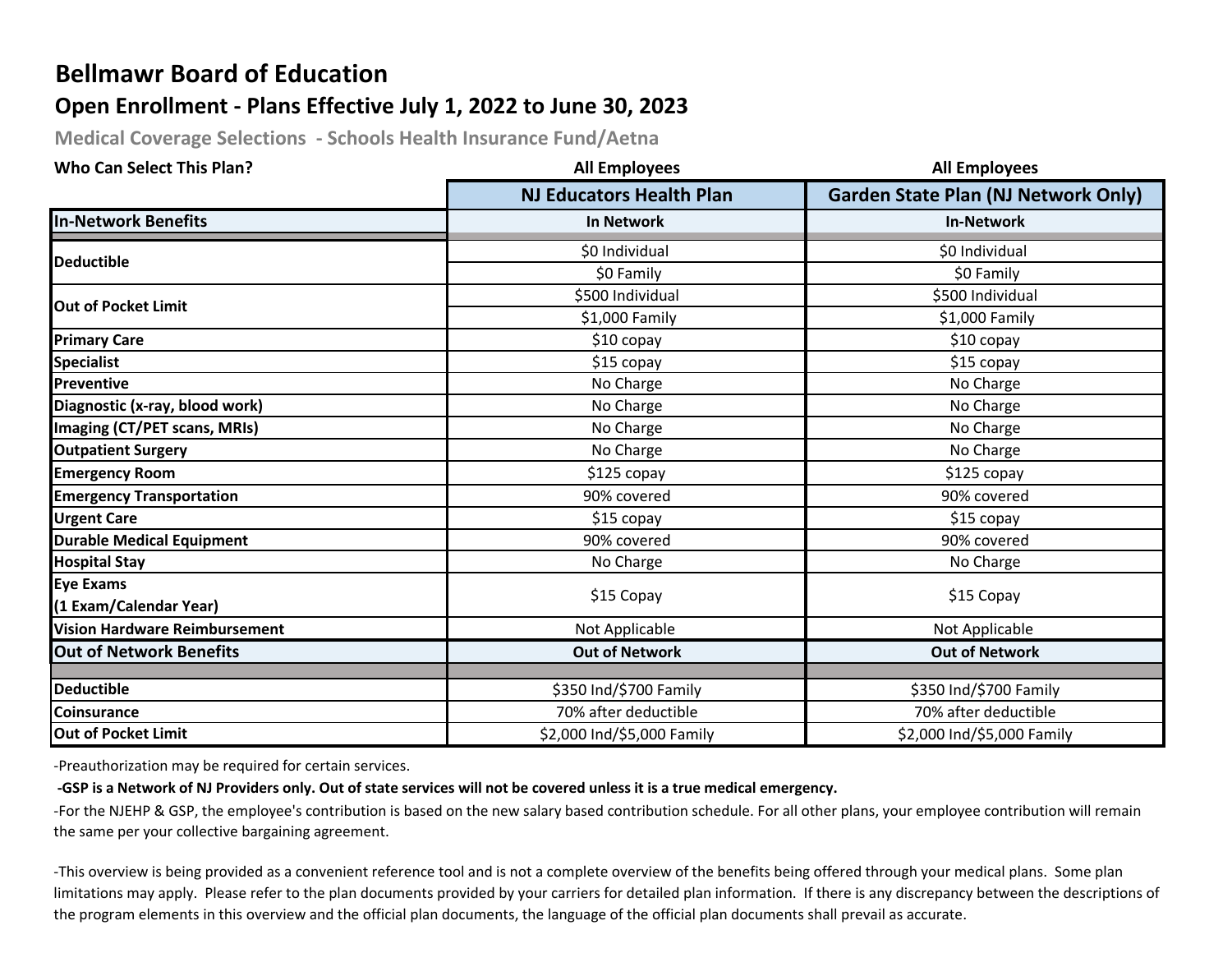# **Bellmawr Board of Education**

# **Plans Effective July 1, 2022 to June 30, 2023**

Prescription Coverage Selections - Schools Health Insurance Fund/Express Scripts

| <b>Who Can Select This Plan?</b>                                                                       | <b>All Employees</b>                                   |  |
|--------------------------------------------------------------------------------------------------------|--------------------------------------------------------|--|
|                                                                                                        | NJ Educators Health Plan &<br><b>Garden State Plan</b> |  |
| <b>Retail Copays (Up to 30 day Supply)</b>                                                             |                                                        |  |
| Generic                                                                                                | \$5 Copay                                              |  |
| Brand Name Drug (Generic Alternative Not Available)<br>Brand Name Drug (Generic Alternative Available) | \$10 Copay<br>Member Pays the Difference**             |  |
| Mail Order (Up to 90 day Supply)                                                                       |                                                        |  |
| Generic                                                                                                | \$10 Copay                                             |  |
| Brand Name Drug (Generic Alternative Not Available)                                                    | \$20 Copay                                             |  |
| Brand Name Drug (Generic Alternative Available)                                                        | Member Pays the Difference**                           |  |
|                                                                                                        |                                                        |  |
| <b>Additional Features</b>                                                                             |                                                        |  |
| *Step Therapy                                                                                          | Applies                                                |  |
| **Mandatory Generic                                                                                    | Applies                                                |  |
| *** Mail Order for Specialty Medications                                                               | Applies                                                |  |
| ****Closed Formulary                                                                                   | Applies                                                |  |

\*Step Therapy- Where more than one medication in a certain drug class has been shown to be clinically effective but a varying costs, Step Therapy requires a trial with the lower cost medication before approval of the higher cost medication, where clinically appropriate.

\*\*Mandatory Generics- The pharmacist must dispense the generic equivalent medication when one is available. If the member fills the brand name drug instead, they will be responsible for the brand copay plus the difference in cost between the generic and brand name drug.

\*\*\*Accredo is the specialty pharmacy for Express Scripts. Specialty pharmaceuticals typically require special handling and patient monitoring.

\*\*\*\*Closed Formulary - Certain medications are excluded from the covered drug list. A great majority of brand-name medications and generic medications are included in the formulary. All conditions with excluded medications have covered clinically equivalent medications. Please note, the formulary may change throughout the year, and for a copy of the most up to date version, please refer to Express Scripts website: https://www.express-scripts.com/

This overview is being provided as a convenient reference tool and is not a complete overview of the benefits being offered through your medical, prescription, dental, and vision programs. Some plan limitations may apply. Please refer to the plan documents provided by your carriers for detailed plan information. If there is any discrepancy between the descriptions of the program elements in this overview and the official plan documents, the language of the official plan documents shall prevail as accurate.